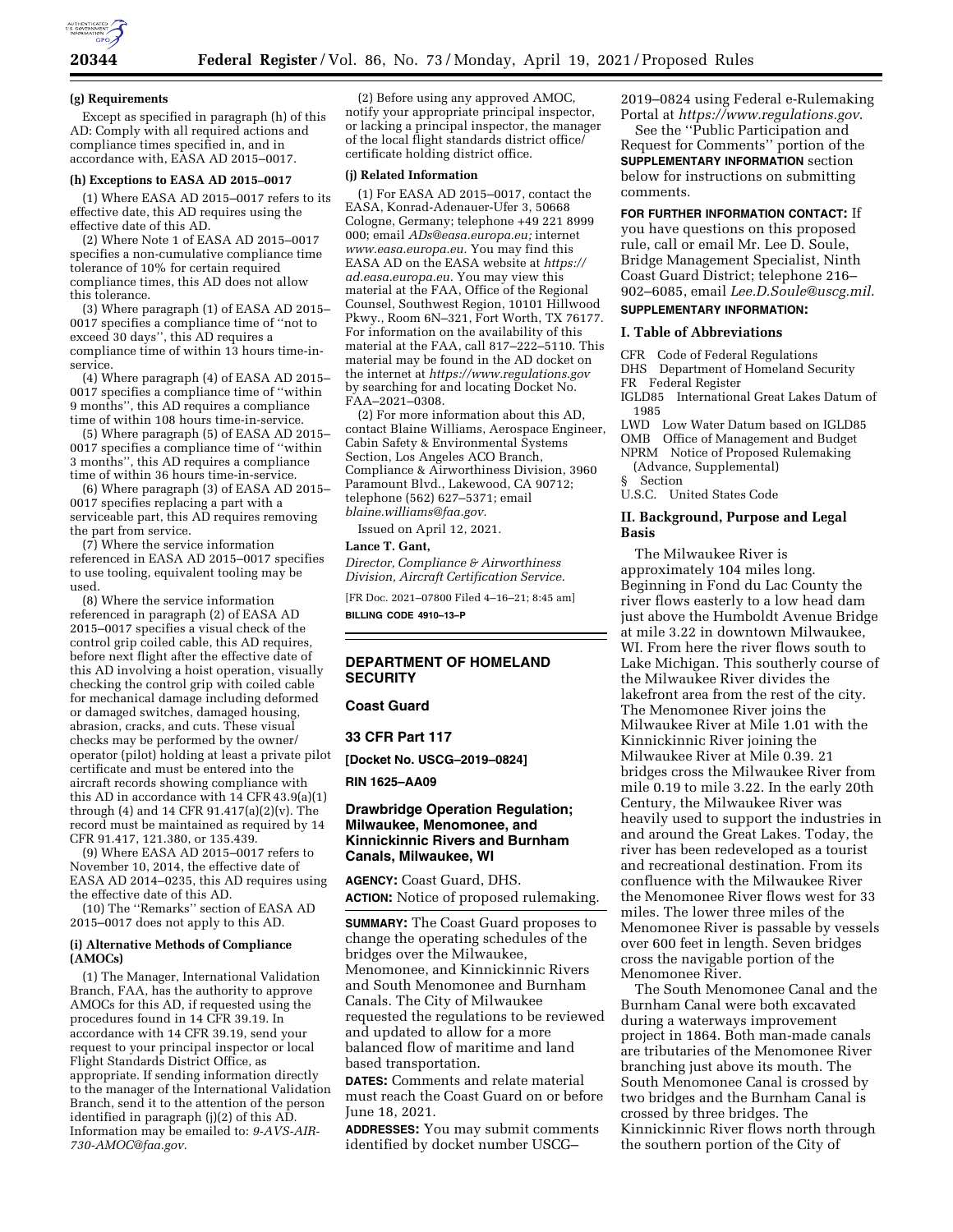Milwaukee connecting with the Milwaukee River near Lake Michigan. Only the lower 2.30 miles of the river have been improved for vessel use. Five bridges cross the river with the Lincoln Avenue Bridge at the head of navigation. Freighters up to 1,000 feet in length transfer cargoes at the confluence of the Kinnickinnic and Milwaukee Rivers. Most of the recreational vessels in Milwaukee moor in the lake front marinas and only transit the rivers. Boat yards on the Menomonee and Kinnickinnic rivers haul out and store most of the recreational vessels in the fall and winter months and launch the vessels in the spring. This action contributes to a considerable surge in drawbridge openings in the fall and spring.

The following bridges will be included in the proposed rule: The Union Pacific Railroad Bridge, mile 0.59, over the Milwaukee River with a vertical clearance in the closed position of 7 feet above internet Great Lakes Datum of 1985 (IGLD85). The Broadway Street Bridge, mile 0.79, over the Milwaukee River with a vertical clearance in the closed position of 14 feet above IGLD85. The Water Street Bridge, mile 0.94, over the Milwaukee River with a vertical clearance in the closed position of 14 feet above IGLD85. The St. Paul Avenue Bridge, mile 1.21, over the Milwaukee River with a vertical clearance in the closed position of 14 feet above IGLD85. The Clybourn Street Bridge, mile 1.28, over the Milwaukee River with a vertical clearance in the closed position of 14 feet above IGLD85. Michigan Street Bridge, mile 1.37, over the Milwaukee River with a vertical clearance in the closed position of 12 feet above IGLD85. The Wisconsin Avenue Bridge, mile 1.46, over the Milwaukee River with a vertical clearance in the closed position of 12 feet above IGLD85. The Wells Street Bridge, mile 1.61, over the Milwaukee River with a vertical clearance in the closed position of 12 feet above IGLD85. The Kilbourn Avenue Bridge, mile 1.70, over the Milwaukee River with a vertical clearance in the closed position of 14 feet above IGLD85. The State Street Bridge, mile 1.79, over the Milwaukee River with a vertical clearance in the closed position of 14 feet above IGLD85. The Highland Avenue Pedestrian Bridge, mile 1.97, over the Milwaukee River with a vertical clearance in the closed position of 12 feet above IGLD85. The Juneau Avenue Bridge, mile 2.06, over the Milwaukee River with a vertical clearance in the closed position of 14 feet above IGLD85. The Knapp

Street/Park Freeway Bridge, mile 2.14, over the Milwaukee River with a vertical clearance in the closed position of 16 feet above IGLD85. The Cherry Street Bridge, mile 2.29, over the Milwaukee River with a vertical clearance in the closed position of 14 feet above IGLD85. The Pleasant Street Bridge, mile 2.58, over the Milwaukee River with a vertical clearance in the closed position of 14 feet above IGLD85. The Canadian Pacific Railroad Bridge, mile 1.05, over the Menomonee River with a vertical clearance in the closed position of 8 feet above IGLD85. The North Plankinton Avenue Bridge, mile 1.08, over the Menomonee River with a vertical clearance in the closed position of 14 feet above IGLD85. The North Sixth Street Bridge, mile 1.37, over the Menomonee River with a vertical clearance in the closed position of 23 feet above IGLD85. The Ember Lane Bridge, mile 1.95, over the Menomonee River with a vertical clearance in the closed position of 12 feet above IGLD85. The Sixteenth Street Bridge, mile 2.14, over the Menomonee River with a vertical clearance in the closed position of 35 feet above IGLD85. The South Sixth Street Bridge, mile 1.51, over the South Menomonee Canal with a vertical clearance in the closed position of 8 feet above IGLD85. The Union Pacific Railroad Bridge, mile 1.19, over the Kinnickinnic River with a vertical clearance in the closed position of 8 feet above IGLD85. The Kinnickinnic Avenue Bridge, mile 1.67, over the Kinnickinnic River with a vertical clearance in the closed position of 8 feet above IGLD85. The Canadian Pacific Railroad Bridge, mile 1.67, over the Kinnickinnic River with a vertical clearance in the closed position of 15 feet above IGLD85. Finally, the South First Street Bridge, mile 1.78, over the Kinnickinnic River with a vertical clearance in the closed position of 14 feet above IGLD85. These bridges currently operate under Title 33 of the Code of Federal Regulations (33 CFR 117.1093).

In response to downtown Milwaukee residents' concerns regarding a pronounced increase in vehicular traffic in the area, the City of Milwaukee has requested a complete review of the bridge regulations in this area. Over the years, these regulations have been amended considerably. This has had the effect of making them difficult to comprehend to the average person. Additionally, the cyclic higher water levels over the past 3 years and increased number of passenger vessels in the downtown area have resulted in significantly more bridge openings.

Finally, the conversion of older business building into condominiums have increased the evening vehicle traffic causing major traffic delays when the bridges are lifted. While the Milwaukee River is the primary concern with residents and mariners, this rulemaking proposes changes to the language governing bridges in the entire Milwaukee Harbor area, for the purpose of updating these regulations to accurately reflect the current operational needs of these bridges and make them easier to understand by the general public.

Currently, the Canadian Pacific Railroad Bridge at Mile 1.74 over the Burnham Canal and the Sixth Street Bridge at Mile 1.37 over the Menomonee River are closed by regulation and do not need to open for the passage of vessels. The City of Milwaukee has requested that the Sixteenth Street Bridge, mile 2.14, over the Menomonee River remain closed and not open by regulation. No vessels have requested a bridge opening in at least 10 years and the bridge provides a horizontal clearance of 120 feet and a vertical clearance of 35 feet above IGLD85, allowing most vessels to pass under the bridge without an opening. The Coast Guard is working with the City of Milwaukee to convert the Sixteenth Street Bridge to a fixed structure.

Ice has historically hindered or prevented navigation during the winter months. For the last eight years the Coast Guard has authorized the drawbridges to open on signal with a 12-hour advance notice of arrival for vessels from November 19th to April 16th. After careful review of the drawtender logs provided by the City of Milwaukee, the Coast Guard proposes to allow all bridges to require a 12-hour advance notice for openings from November 1st to April 15th each year.

The City of Milwaukee requested that from 11 p.m. to 7 a.m. daily, the bridges would open on signal with a 2-hour advance notice. During these hours the bridges would not be manned and roving drawtenders would open the bridges for vessels. After reviewing the 2016, 2017, and 2018 drawtender logs it was found that for those hours between April and November of each year an average of 45 vessels requested openings. Of these requests an average of 32 openings were between the hours of 11 p.m. and midnight. From midnight to 7 a.m. there were only 13 vessels that requested openings. After reviewing the data we have concluded that due to a lack of openings from midnight to 7 a.m. that a two-hour advance notice of arrival for a bridge opening meets the reasonable needs of navigation.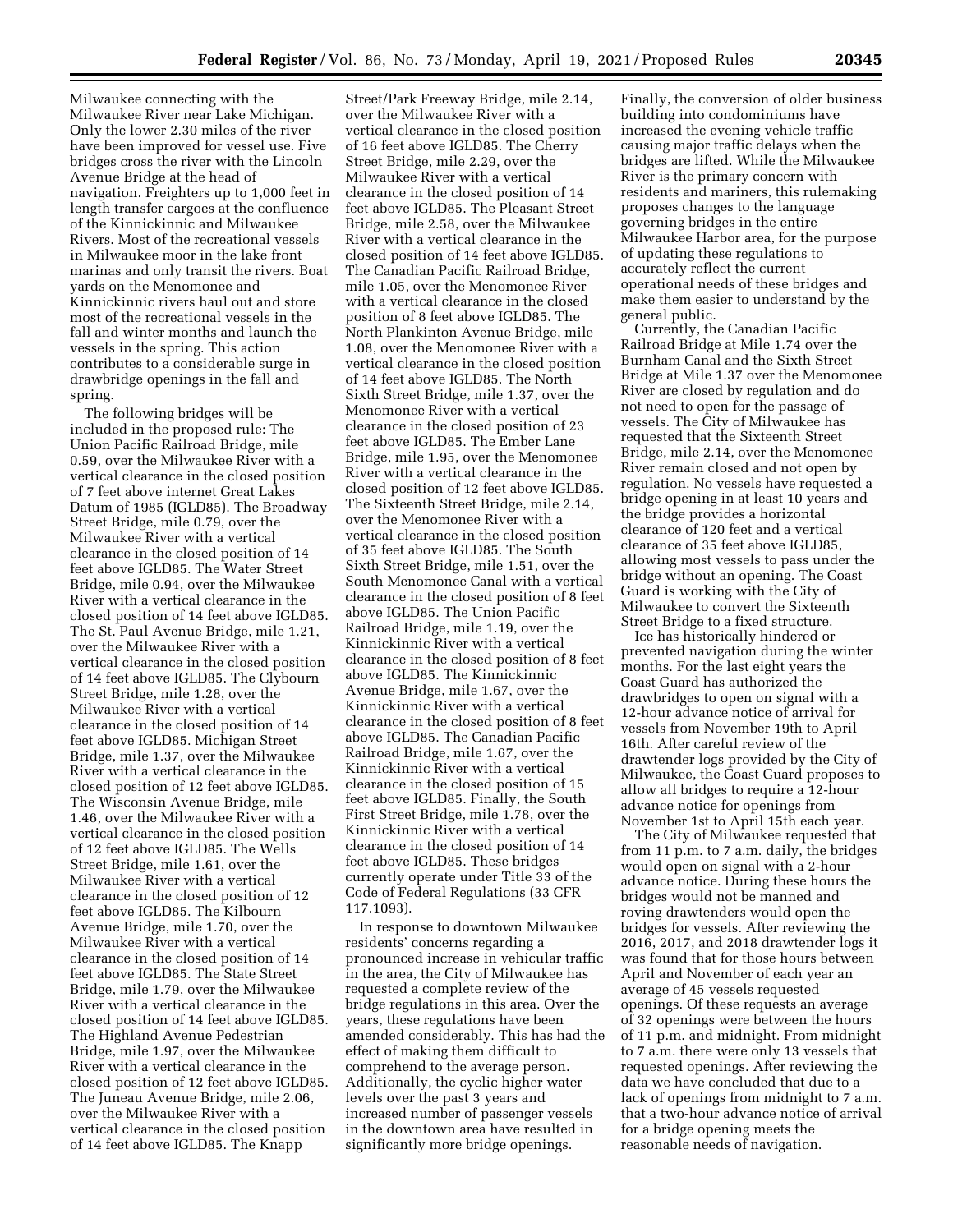The City of Milwaukee also reported receiving several complaints from residents in the downtown area concerning the noise associated with the waterfront. To improve the quality of downtown living we propose to remove the special sound signals listed in the CFR for each bridge. Mariners would request openings by using the standard sound signal of one prolonged blast followed by one short blast or by agreement on VHF–FM Marine Radio or by telephone. From Midnight to 7 a.m. the bridges would require a 2-hour advance notice of arrival provided by VHF–FM Marine Radio or by telephone thus reducing some of the noise associated with the waterfront.

The City of Milwaukee requests to operate the following bridges remotely: North Plankinton Avenue, mile 1.08, North Sixth Street, mile 1.37, and North Ember Lane, mile 1.95, all over the Menomonee River. Each remotely operated bridge will have sufficient equipment to operate as if a drawtender is in attendance at the bridge. No drawtender will be responsible for monitoring or operating more than 3 drawbridges at any time. At a minimum each remotely operated drawbridge will have the capabilities to communicate by 2-way public address system, equipment capable of making appropriate sound signals as required, and have adequate camera systems in place to safely operate the bridge. The current regulation allows for no openings from 7:30 a.m. to 8:30 a.m. and from 4:30 p.m. to 5:30 p.m. for vehicular rush hours. The city has requested to start the evening rush hour at 4 p.m. instead of 4:30 p.m. to help relieve vehicle congestion.

## **III. Discussion of Proposed Rule**

On April 8, 2020 we published a Temporary Deviation, request for comments in FR 2020–06822 and we did not receive any comments. We published a Temporary Final Rule on March 9, 2020 in FR 2020–04659 requesting comments before November 2, 2020. This Temporary Final Rule allowed the city to test the new schedule and allow residents to comment all summer.

Several comments were directed at the operation of the Canadian Pacific Railroad Bridge, mile 1.05, over the Menomonee River. Most of the comments were complaints filed on Coast Guard Delay reports that claims the Canadian Pacific Railroad Bridge, mile 1.05, over the Menomonee River, did, on August 6, 2020 on or about noon that day fail to respond to signals for opening and fail to open the bridge within the 2-hour requirement. The

tender stated the request for advance notice for bridge opening was not passed on by the previous drawtender and that priority was given to working on a train and not tending to the bridge. This resulted in three large vessels stuck between bridges waiting for the railroad bridge to open for two hours and fortyfive minutes past the arrival time provided by the vessels. We received a separate report that the bridge was out of service for four days, no report was given to the U.S. Coast Guard Command Center and at least one vessel was delayed for four days. We received another report that the bridge was unable to open on October 6, 2020 because the bridge supervisor directed the drawtender to a different location for the day and no other operators were available until the following day. We received a separate report on the same day of October 6, 2020 from a second vessel that was told railroad had been attempting to call in another drawtender from 4:30 a.m. to 8:19 a.m. without success and the bridge would not open for maritime traffic. On or about June 13, 2020 three sailing vessels were observed waiting at the Canadian Pacific Railroad Bridge at 3:23 p.m. and were not provided an opening until after 5:30 p.m.

The second report was a comment submitted to the *Regulations.Gov* portal that requested the schedules to return to the original schedules citing vessels were using excessive speed to go through the river to make the new schedule. The speed limits in the harbor needs to be addressed by the agency responsible for posting the speed limits in the harbor and the author did not consider the needs of all modes of transportation involved with the decision.

On March 30, 2021 we received a report from a public vessel that, the drawtender did inform the vessel that requested an opening that a new law required the bridge to remain closed if ice was present.

Our office did engage with residents verbally over the phone on several occasions to answer questions and encouraged them to leave comments on the *regulations.gov* website.

#### **IV. Regulatory Analyses**

We developed this proposed rule after considering numerous statutes and Executive Orders related to rulemaking. Below we summarize our analyses based on these statutes and Executive Orders and we discuss First Amendment rights of protestors.

### *A. Regulatory Planning and Review*

Executive Orders 12866 and 13563 direct agencies to assess the costs and benefits of available regulatory alternatives and, if regulation is necessary, to select regulatory approaches that maximize net benefits. This NPRM has not been designated a ''significant regulatory action,'' under Executive Order 12866. Accordingly, the NPRM has not been reviewed by the Office of Management and Budget (OMB).

This regulatory action determination is based on the ability that vessels can still transit the bridge given advanced notice.

### *B. Impact on Small Entities*

The Regulatory Flexibility Act of 1980 (RFA), 5 U.S.C. 601–612, as amended, requires federal agencies to consider the potential impact of regulations on small entities during rulemaking. The term ''small entities'' comprises small businesses, not-for-profit organizations that are independently owned and operated and are not dominant in their fields, and governmental jurisdictions with populations of less than 50,000. The Coast Guard certifies under 5 U.S.C. 605(b) that this proposed rule would not have a significant economic impact on a substantial number of small entities. While some owners or operators of vessels intending to transit the bridge may be small entities, for the reasons stated in section IV.A above this proposed rule would not have a significant economic impact on any vessel owner or operator.

If you think that your business, organization, or governmental jurisdiction qualifies as a small entity and that this rule would have a significant economic impact on it, please submit a comment (see **ADDRESSES**) explaining why you think it qualifies and how and to what degree this rule would economically affect it.

Under section 213(a) of the Small Business Regulatory Enforcement Fairness Act of 1996 (Pub. L. 104–121), we want to assist small entities in understanding this proposed rule. If the rule would affect your small business, organization, or governmental jurisdiction and you have questions concerning its provisions or options for compliance, please contact the person listed in the **FOR FURTHER INFORMATION CONTACT** section. The Coast Guard will not retaliate against small entities that question or complain about this proposed rule or any policy or action of the Coast Guard.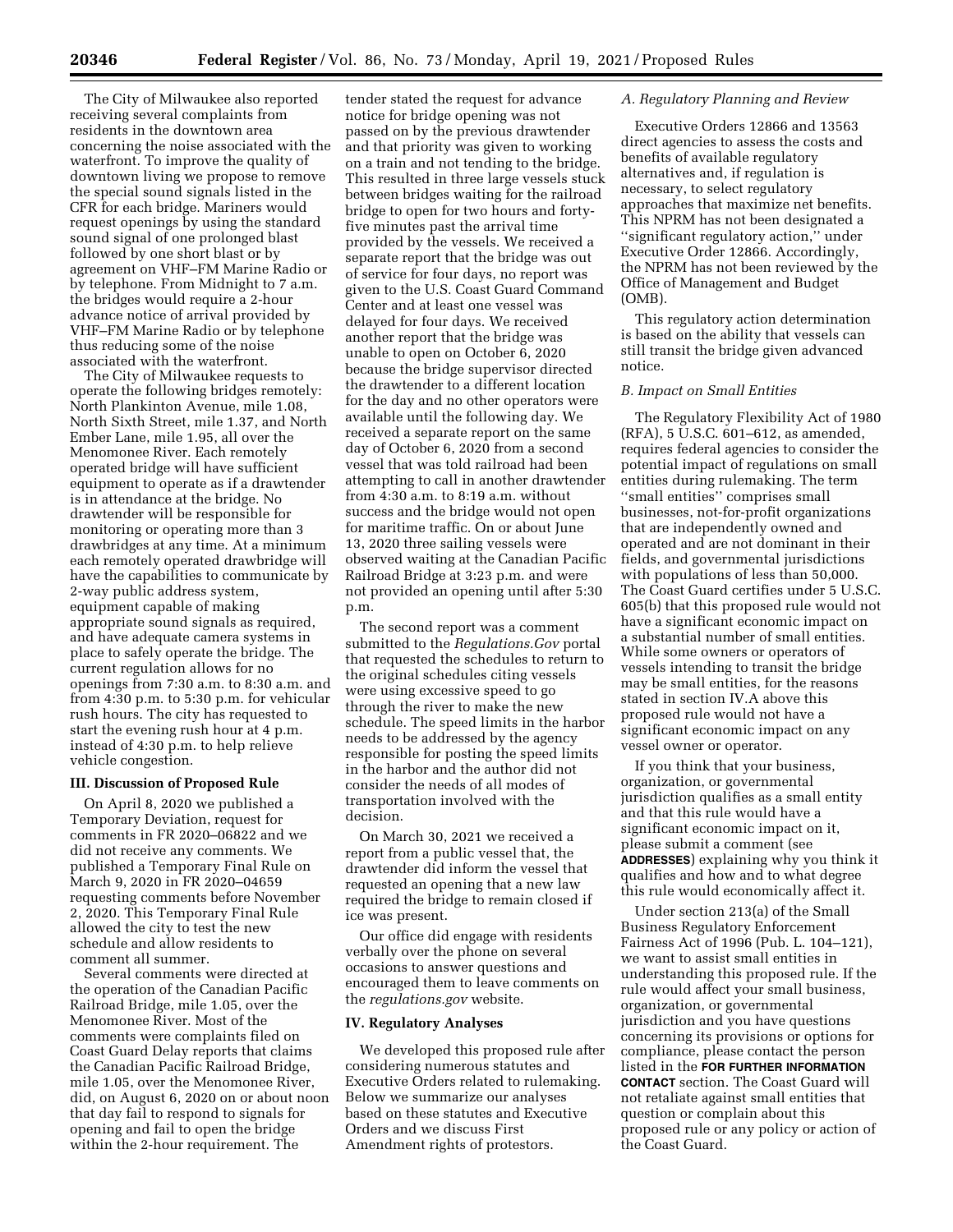## *C. Collection of Information*

This proposed rule would call for no new collection of information under the Paperwork Reduction Act of 1995 (44 U.S.C. 3501–3520.).

## *D. Federalism and Indian Tribal Governments*

A rule has implications for federalism under Executive Order 13132 (Federalism), if it has a substantial direct effect on the States, on the relationship between the national government and the States, or on the distribution of power and responsibilities among the various levels of government. We have analyzed this proposed rule under that Order and have determined that it is consistent with the fundamental federalism principles and preemption requirements described in Executive Order 13132.

Also, this proposed rule does not have tribal implications under Executive Order 13175 (Consultation and Coordination with Indian Tribal Governments) because it would not have a substantial direct effect on one or more Indian tribes, on the relationship between the Federal Government and Indian tribes, or on the distribution of power and responsibilities between the Federal Government and Indian tribes. If you believe this proposed rule has implications for federalism or Indian tribes, please contact the person listed in the **FOR FURTHER INFORMATION CONTACT** section.

### *E. Unfunded Mandates Reform Act*

The Unfunded Mandates Reform Act of 1995 (2 U.S.C. 1531–1538) requires Federal agencies to assess the effects of their discretionary regulatory actions. In particular, the Act addresses actions that may result in the expenditure by a State, local, or tribal government, in the aggregate, or by the private sector of \$100,000,000 (adjusted for inflation) or more in any one year. Though this proposed rule will not result in such an expenditure, we do discuss the effects of this proposed rule elsewhere in this preamble.

### *F. Environment*

We have analyzed this rule under Department of Homeland Security Management Directive 023–01, Rev.1, associated implementing instructions, and Environmental Planning Policy COMDTINST 5090.1 (series), which guide the Coast Guard in complying with0 the National Environmental Policy Act of 1969 (NEPA) (42 U.S.C. 4321–4370f). The Coast Guard determined that this action is one of a category of actions that do not individually or cumulatively have a

significant effect on the human environment. This proposed rule promulgates the operating regulations or procedures for drawbridges. Normally such actions are categorically excluded from further review, under paragraph L49, of Chapter 3, Table 3–1 of the U.S. Coast Guard Environmental Planning Implementation Procedures.

Neither a Record of Environmental Consideration nor a Memorandum for the Record are required for this rule. We seek any comments or information that may lead to the discovery of a significant environmental impact from this proposed rule.

#### *G. Protest Activities*

The Coast Guard respects the First Amendment rights of protesters. Protesters are asked to contact the person listed in the **FOR FURTHER INFORMATION CONTACT** section to coordinate protest activities so that your message can be received without jeopardizing the safety or security of people, places or vessels.

## **V. Public Participation and Request for Comments**

We view public participation as essential to effective rulemaking, and will consider all comments and material received during the comment period. Your comment can help shape the outcome of this rulemaking. If you submit a comment, please include the docket number for this rulemaking, indicate the specific section of this document to which each comment applies, and provide a reason for each suggestion or recommendation.

We encourage you to submit comments through the Federal eRulemaking Portal at *[https://](https://www.regulations.gov) [www.regulations.gov](https://www.regulations.gov)*. If your material cannot be submitted using *[https://](https://www.regulations.gov) [www.regulations.gov,](https://www.regulations.gov)* contact the person in the **FOR FURTHER INFORMATION CONTACT** section of this document for alternate instructions.

We accept anonymous comments. All comments received will be posted without change to *[https://](https://www.regulations.gov) [www.regulations.gov](https://www.regulations.gov)* and will include any personal information you have provided. For more about privacy and submissions in response to this document, see DHS's eRulemaking System of Records notice (85 FR 14226, March 11, 2020).

Documents mentioned in this NPRM as being available in this docket and all public comments, will be in our online docket at *<https://www.regulations.gov>*  and can be viewed by following that website's instructions. Additionally, if you go to the online docket and sign up for email alerts, you will be notified

when comments are posted or a final rule is published.

#### **List of Subjects in 33 CFR Part 117**

#### Bridges.

For the reasons discussed in the preamble, the Coast Guard proposes to amend 33 CFR part 117 as follows:

# **PART 117—DRAWBRIDGE OPERATION REGULATIONS**

■ 1. The authority citation for part 117 continues to read as follows:

**Authority:** 33 U.S.C. 499; 33 CFR 1.05–1; DHS Delegation No. 0170.1.

■ 2. Revise § 117.1093 to read as follows:

#### **§ 117.1093 Milwaukee, Menomonee, and Kinnickinnic Rivers and South Menomonee and Burnham Canals.**

(a) The draws of the bridges over the Milwaukee River shall operate as follows:

(1) The draws of the North Broadway Street bridge, mile 0.5, and North Water Street bridge, mile 0.6, and Michigan Street bridge, mile 1.1, shall open on signal; except that, from April 16th through November 1st, from 7:30 a.m. to 8:30 a.m. and from 4 p.m. to 5:30 p.m. Monday through Friday, except Federal holidays, the draws need not be opened, and from midnight to 7 a.m. Monday through Saturday except Federal holidays the bridges will open on signal if a 2-hour advance notice is provided.

(2) The draws of all other bridges across the Milwaukee River shall open on signal if at least 2-hours' notice is given except that, from April 16th through November 1st, from 7:30 a.m. to 8:30 a.m. and from 4 p.m. to 5:30 p.m. Monday through Friday, except Federal holidays, the draws need not be opened.

(3) The following bridges are remotely operated, are required to operate a radiotelephone, and shall open as noted in this section; St. Paul Avenue, mile 1.21, Clybourn Street, mile 1.28, Wells Street, mile 1.61, Kilbourn Street, mile 1.70, State Street, mile 1.79, Highland Avenue, mile 1.97, and Knapp Street, mile 2.14.

(4) No vessel documented 12 tons or greater shall be held between any bridge at any time and must be passed as soon as possible.

(5) From November 2nd through April 15th, all drawbridges over the Milwaukee River will open on signal if a 12-hour advance notice is provided.

(b) The draws of bridges across the Menomonee River and South Menomonee Canal operate as follows:

(1) The draw of the North Plankinton Avenue bridge across the Menomonee River, mile 1.08, and the Canadian